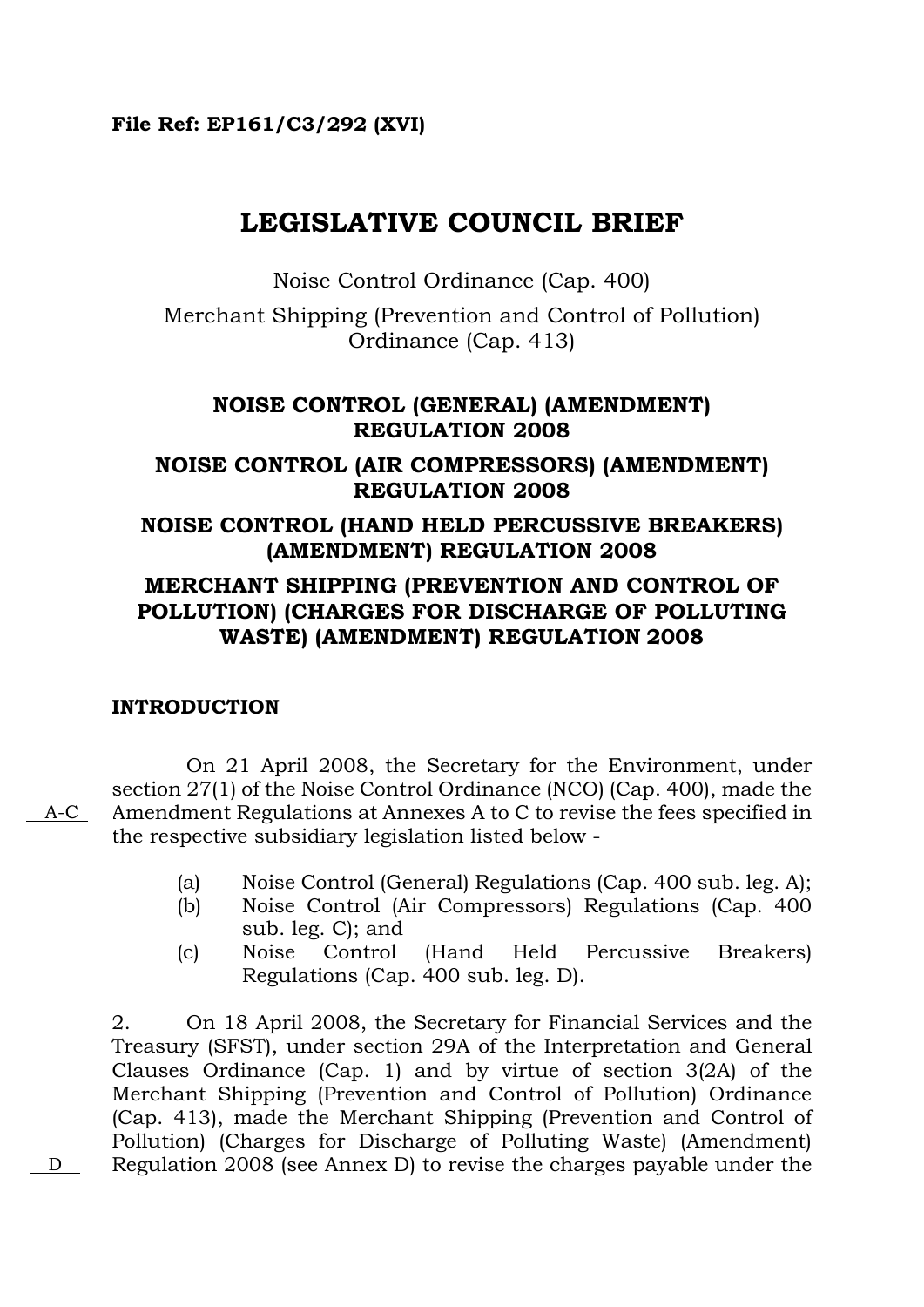Merchant Shipping (Prevention and Control of Pollution) (Charges for Discharge of Polluting Waste) Regulation (Cap. 413 sub. leg. I) (MSPCR).

## **BACKGROUND AND JUSTIFICATIONS**

3. It is government policy that fees and charges payable to the Government should in general be set at levels adequate to recover the full costs of providing the goods and services.

4. The fees under the NCO are for the processing of applications for Construction Noise Permits and Noise Emission Labels for the purpose of controlling noise from construction activities and from the use of noisy construction equipment. The charges under the MSPCR are for the use of reception facilities provided by the Chemical Waste Treatment Centre (CWTC) for the purpose of discharging polluting waste, such as liquid oil waste and sludge, from sea-going ships.

5. In line with the "user pays" principle and to avoid a very steep fee increase, we propose to continue to adopt the following general lines for fee increase under the NCO, based on the outcome of a recent costing exercise, namely :-

- (a) to achieve full-cost recovery within seven years for fees with an existing cost recovery rate of less than 40% of target, through an increase of about 20%; and
- (b) to achieve full-cost recovery within one to three years for fees with an existing cost recovery rate of over 70% of target, through an increase of about 10%.

6. The charges under the MSPCR for the use of reception facilities provided by the CWTC for discharging polluting waste will, following the recommendation of the charges revision review exercise conducted in 2004, be gradually increased to achieve full recovery of the variable operating cost  $(VOC<sup>1</sup>)$  $(VOC<sup>1</sup>)$  $(VOC<sup>1</sup>)$  by four phases. The first phase was implemented on 31 March 2006. It is proposed to implement the second phase by increasing the average VOC recovery rate for the provision of reception facilities by the CWTC from 54% to 66%. It should be noted that the Government will still have to continue to bear the full fixed operating cost and capital cost.

1

<span id="page-1-0"></span><sup>1</sup> The operating cost paid to the CWTC contractor comprises fixed operating cost (FOC) and variable operating cost (VOC). The FOC covers the contractor's fixed expenses and does not relate to the quantity of waste received and treated at CWTC. The VOC is paid to the contractor according to the quantity and type of marine polluting wastes treated at CWTC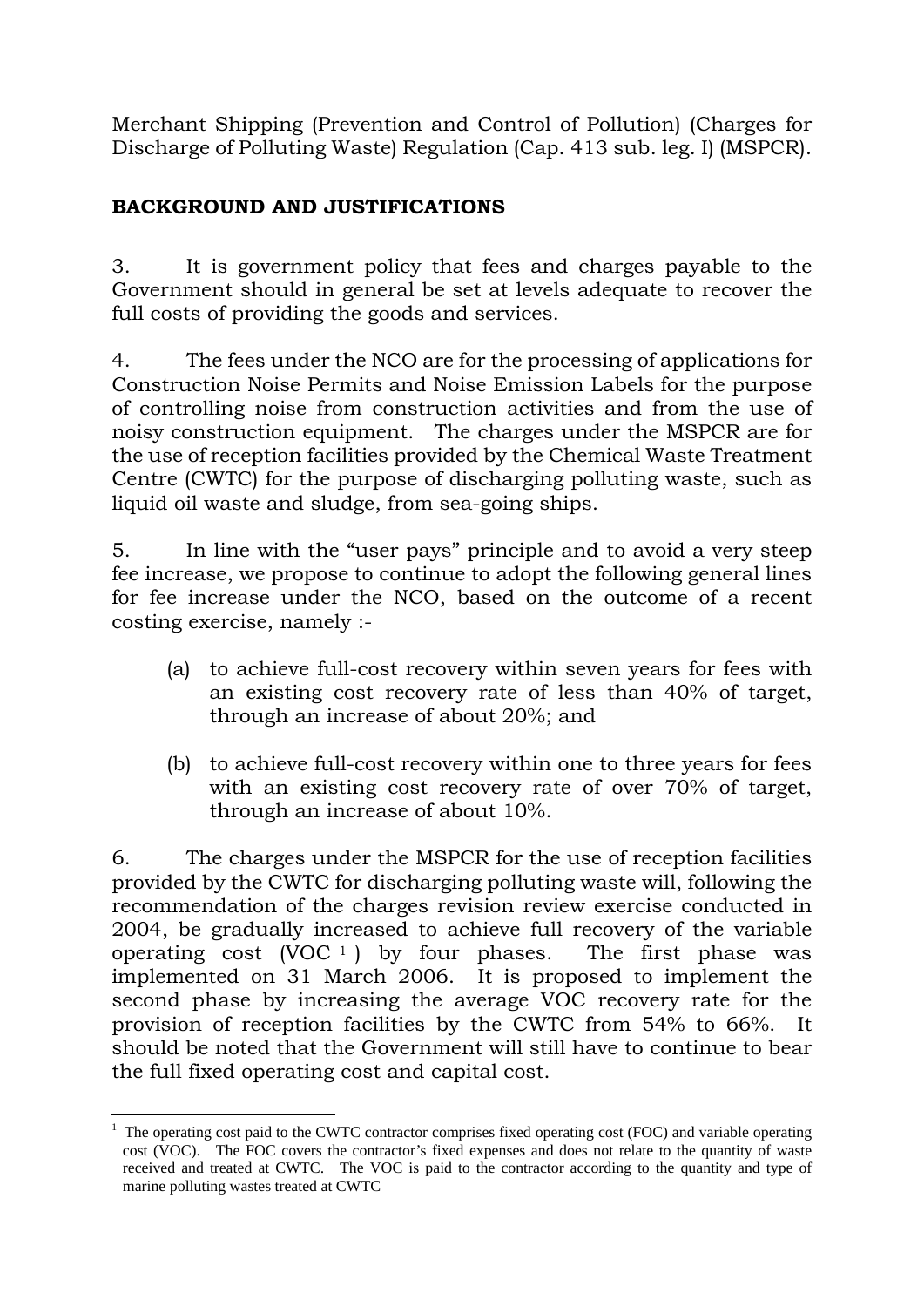7. The existing and proposed fees and charges are summarized at Annex E. E

## **THE AMENDMENT REGULATIONS**

 A-E 8. The Amendment Regulations at Annexes A to D seek to revise the fees and charges as set out at Annex E with effect from 1 July 2008.

## **LEGISLATIVE TIMETABLE**

9. The legislative timetable is as follows -

| Publication in the Gazette         | 2 May 2008  |
|------------------------------------|-------------|
| Tabling at the Legislative Council | 7 May 2008  |
| Commencement                       | 1 July 2008 |

## **PUBLIC CONSULTATION**

10. The Port Operations Committee (POC) of the Marine Department was consulted by circulation between 10 December 2007 and 4 January 2008. The POC members raised no objection to the proposed revision of charges under the MSPCR.

11. The proposed fees and charges revisions were presented to the Legislative Council Panel on Environmental Affairs on 25 February 2008. Members of the Panel did not raise any objection to the proposed revisions.

12. On 10 March 2008, the Advisory Council on the Environment (ACE) was consulted on the proposed fees revisions under the NCO. Members were also informed of the proposed charges revisions under MSPCR. The ACE supported the proposals.

## **FINANCIAL AND CIVIL SERVICE IMPLICATIONS**

13. The proposed fees and charges revisions will result in an estimated net increase in revenue of about \$12 million per annum.

14. There are no staffing implications.

## **OTHER IMPLICATIONS**

15. The abovementioned proposals are in conformity with the Basic Law, including the provisions concerning human rights. The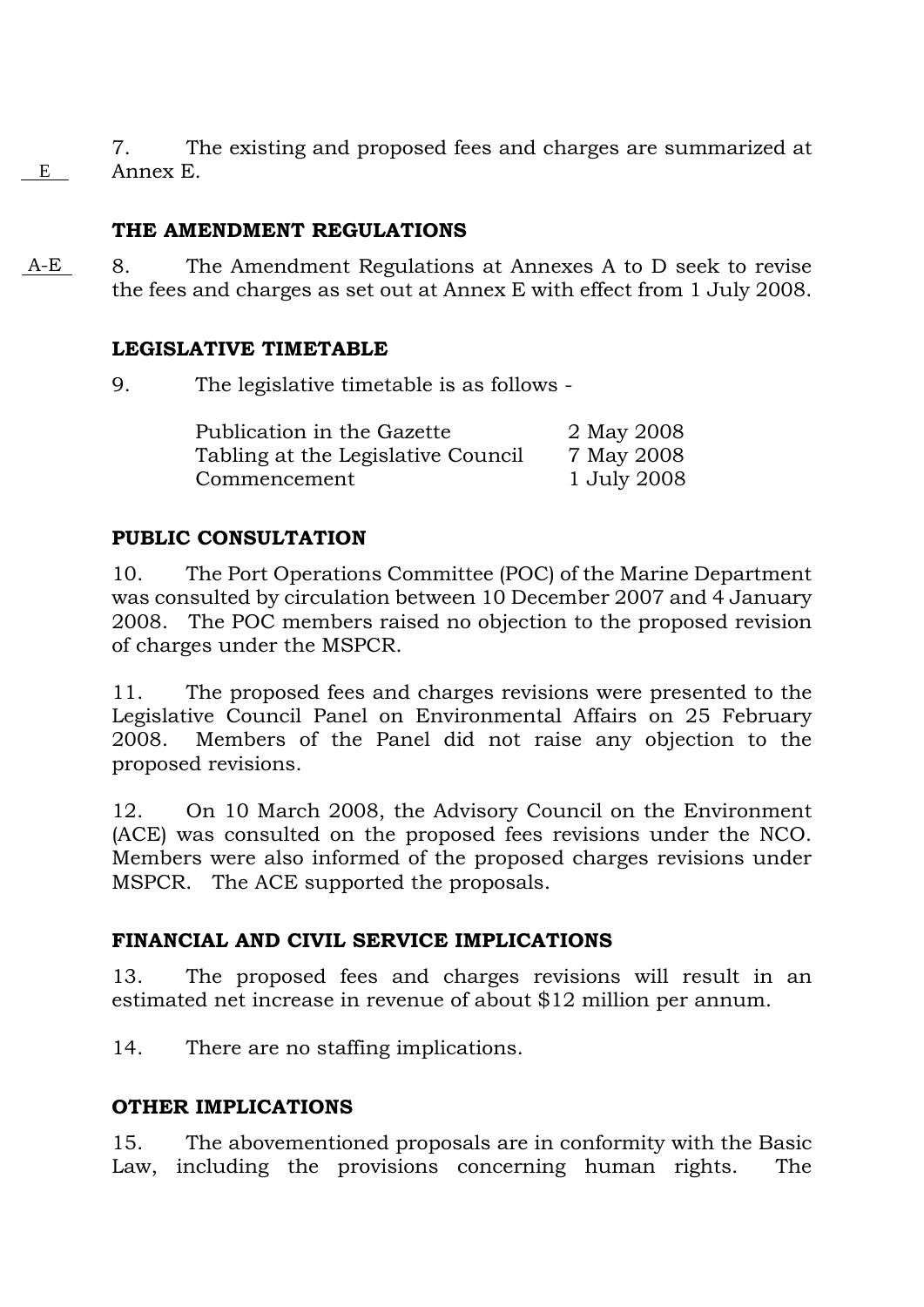Amendment Regulations do not affect the current binding effect of the respective Ordinances. The proposed fees and charges revisions will have no major impact on the trades concerned.

## **PUBLICITY**

16. A press release will be issued when the Amendment Regulations are gazetted and a spokesman will be available to answer media enquiries.

## **ENQUIRY**

17. For any enquiries on this brief, please contact Mr. Sang FUNG, Senior Environmental Protection Officer of the Environmental Protection Department, at 2872 1681 or fax 2591 6662.

Environmental Protection Department May 2008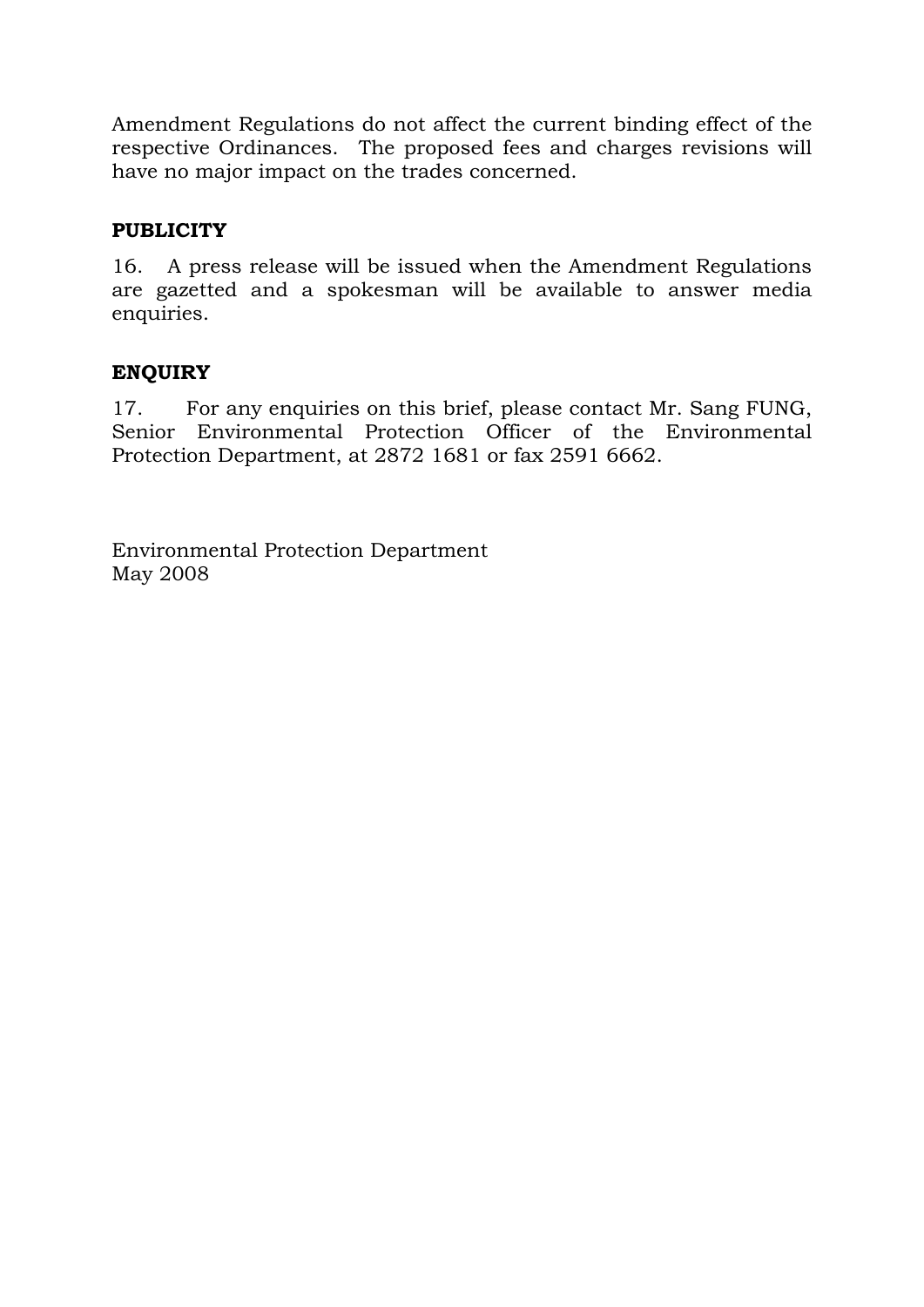## **List of Annexes**

- Annex A Noise Control (General) (Amendment) Regulation 2008
- Annex B Noise Control (Air Compressors) (Amendment) Regulation 2008
- Annex C Noise Control (Hand Held Percussive Breakers) (Amendment) Regulation 2008
- Annex D Merchant Shipping (Prevention and Control of Pollution) (Charges for Discharge of Polluting Waste)(Amendment) Regulation 2008
- Annex E Comparison of the Existing and Proposed Fees and Charges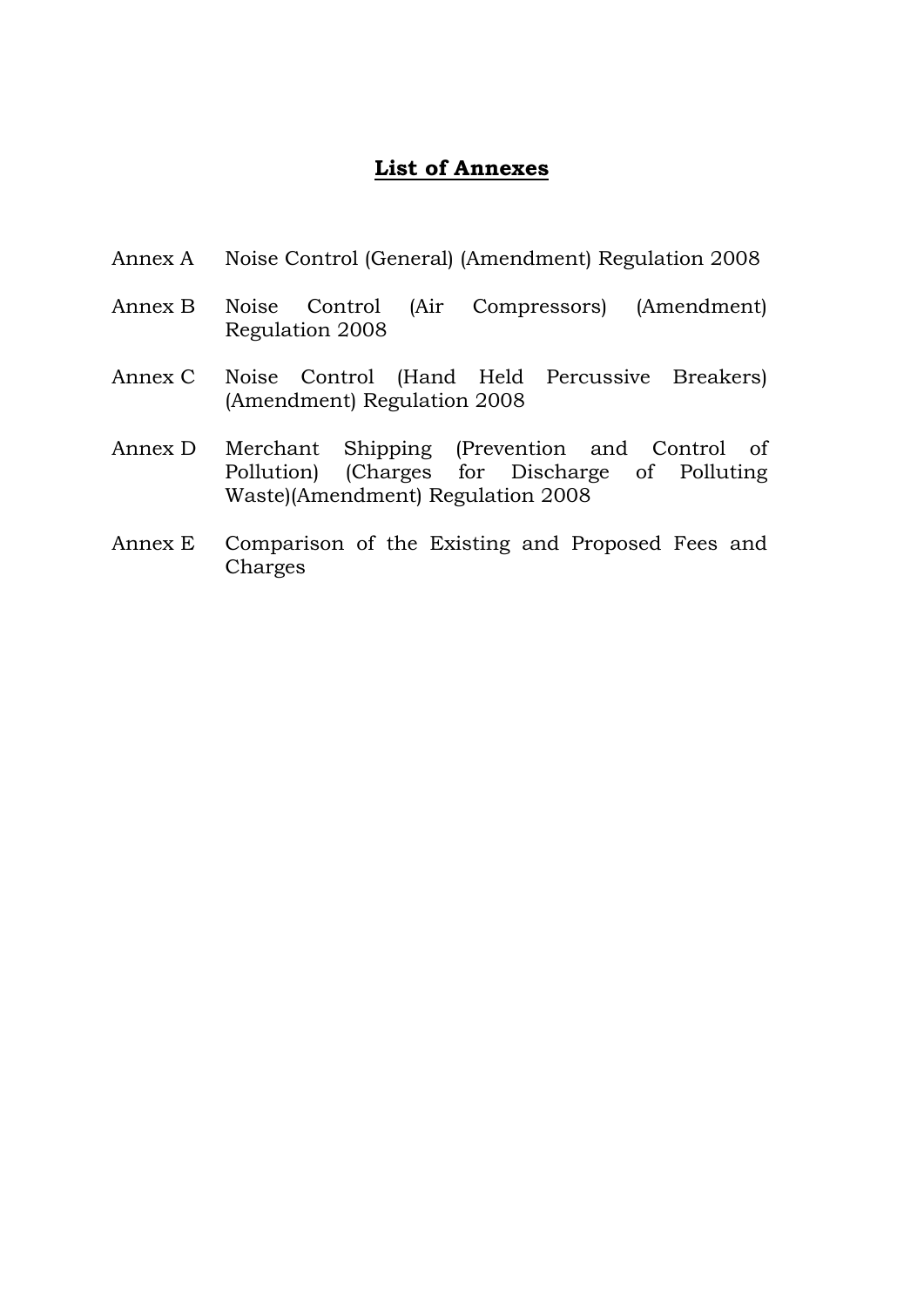## **NOISE CONTROL (GENERAL)(AMENDMENT) REGULATION 2008**

(Made by the Secretary for the Environment under section 27 of the Noise Control Ordinance (Cap. 400) after consultation with the Advisory Council on the Environment)

#### **1. Commencement**

This Regulation shall come into operation on 1 July 2008.

#### **2. Fees payable on application for a construction noise permit**

(1) Regulation 8(1) of the Noise Control (General) Regulations (Cap.

400 sub. leg. A) is amended by repealing "\$830" and substituting "\$1,000".

(2) Regulation 8(2) is amended by repealing "\$760" and substituting "\$910".

Secretary for the Environment

2008

#### **Explanatory Note**

This Regulation increases the fees payable on applications for construction noise permits in respect of –

- (a) the use of powered mechanical equipment in construction work (other than percussive piling) or the carrying out of prescribed construction work (section 2(1)); and
- (b) the carrying out of percussive piling (section  $2(2)$ ).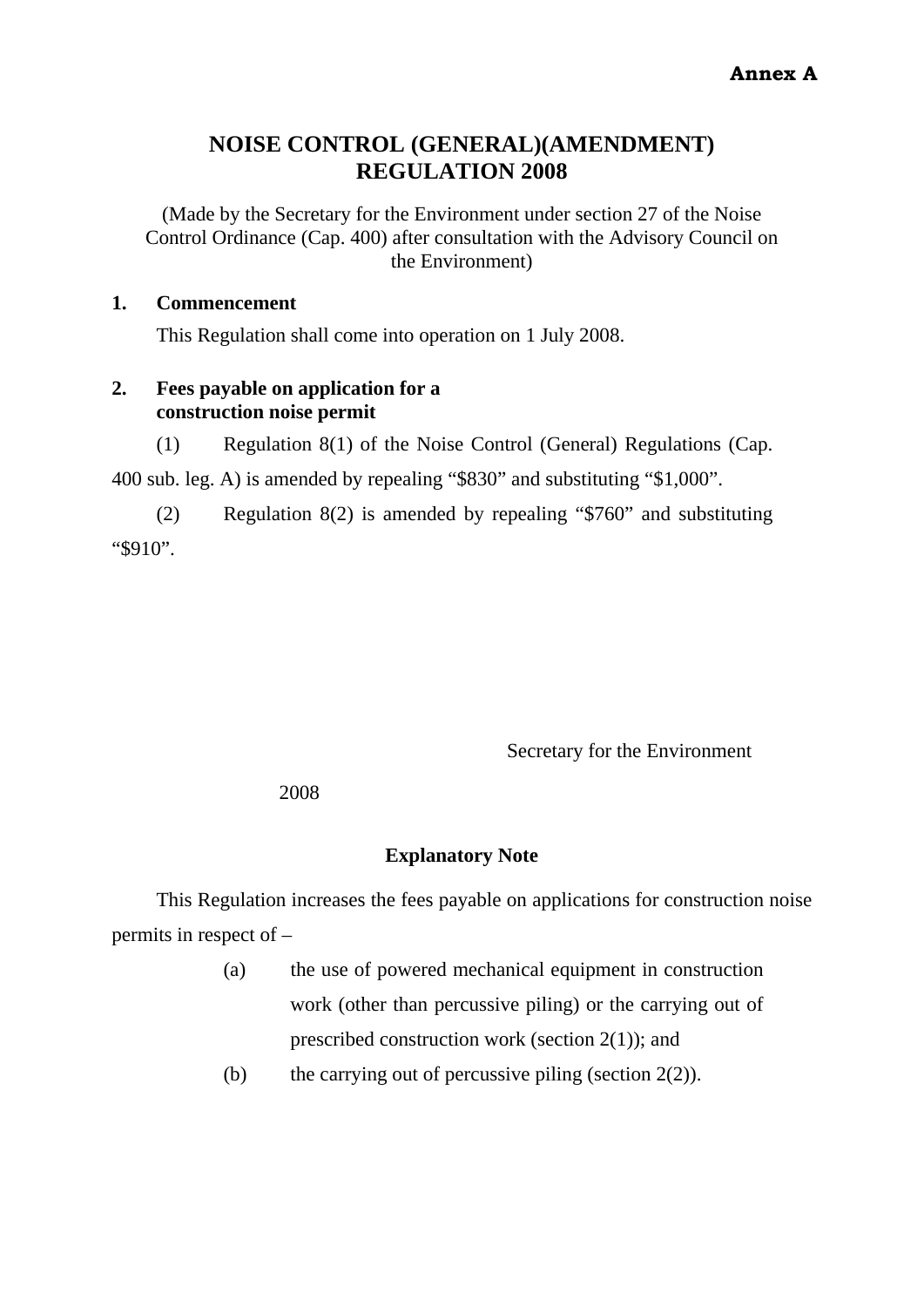## **NOISE CONTROL (AIR COMPRESSORS)(AMENDMENT) REGULATION 2008**

(Made by the Secretary for the Environment under section 27 of the Noise Control Ordinance (Cap. 400) after consultation with the Advisory Council on the Environment)

#### **1. Commencement**

This Regulation shall come into operation on 1 July 2008.

#### **2. Application for the noise emission label**

(1) Regulation 8(1) of the Noise Control (Air Compressors) Regulations (Cap. 400 sub. leg. C) is amended by repealing "\$445" and substituting "\$490".

(2) Regulation 8(2)(*c*) is amended by repealing "\$445" and substituting "\$490".

#### **3. Schedule 3 amended**

Schedule 3 is amended, in Note 4 of Form 1, by repealing "\$445" and substituting "\$490".

Secretary for the Environment

2008

#### **Explanatory Note**

This Regulation increases the application fee for a noise emission label for an air compressor.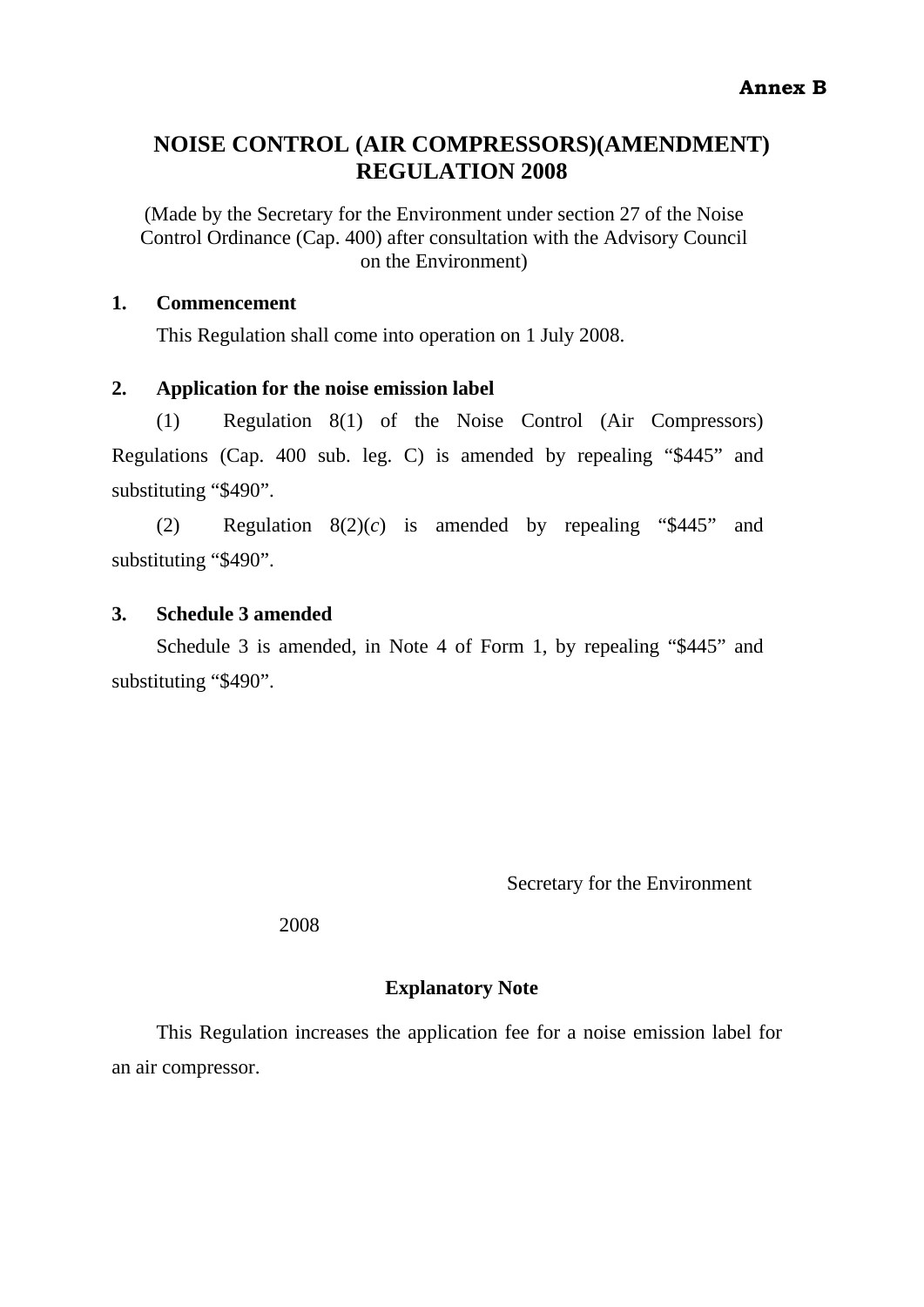## **NOISE CONTROL (HAND HELD PERCUSSIVE BREAKERS)(AMENDMENT) REGULATION 2008**

(Made by the Secretary for the Environment under section 27 of the Noise Control Ordinance (Cap. 400) after consultation with the Advisory Council on the Environment)

#### **1. Commencement**

This Regulation shall come into operation on 1 July 2008.

#### **2. Application for the noise emission label**

(1) Regulation 8(1) of the Noise Control (Hand Held Percussive Breakers) Regulations (Cap. 400 sub. leg. D) is amended by repealing "\$445" and substituting "\$490".

(2) Regulation 8(2)(*c*) is amended by repealing "\$445" and substituting "\$490".

### **3. Schedule 3 amended**

Schedule 3 is amended, in Note 4 of Form 1, by repealing "\$445" and substituting "\$490".

Secretary for the Environment

2008

## **Explanatory Note**

This Regulation increases the application fee for a noise emission label for a hand held percussive breaker.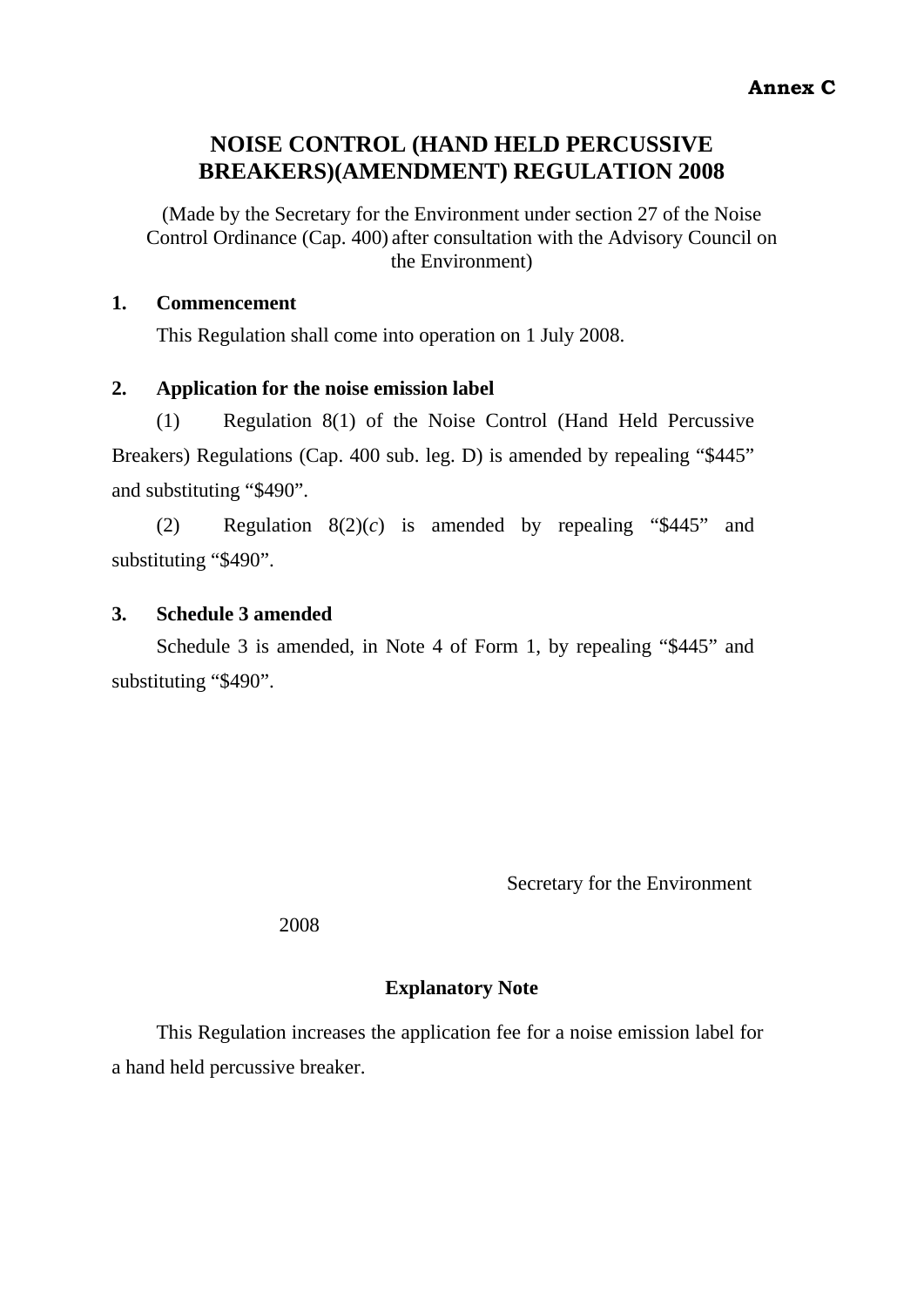## **MERCHANT SHIPPING (PREVENTION AND CONTROL OF POLLUTION) (CHARGES FOR DISCHARGE OF POLLUTING WASTE) (AMENDMENT) REGULATION 2008**

(Made by the Secretary for Financial Services and the Treasury under section 29A of the Interpretation and General Clauses Ordinance (Cap. 1) by virtue of section 3(2A) of the Merchant Shipping (Prevention and Control of Pollution) Ordinance (Cap. 413))

#### **1. Commencement**

This Regulation shall come into operation on 1 July 2008.

#### **2. Schedule 2 amended**

Schedule 2 to the Merchant Shipping (Prevention and Control of Pollution) (Charges for Discharge of Polluting Waste) Regulation (Cap. 413 sub. leg. I) is amended –

- $(a)$  in item  $1 -$ 
	- (i) by repealing "550" and substituting "675";
	- (ii) by repealing "1,890" and substituting "2,540";

#### (*b*) in item  $2 -$

- (i) by repealing "605" and substituting "840";
- (ii) by repealing "6,860" and substituting "9,230";
- (iii) by repealing "960" and substituting "1,320".

Secretary for Financial Services and the Treasury

2008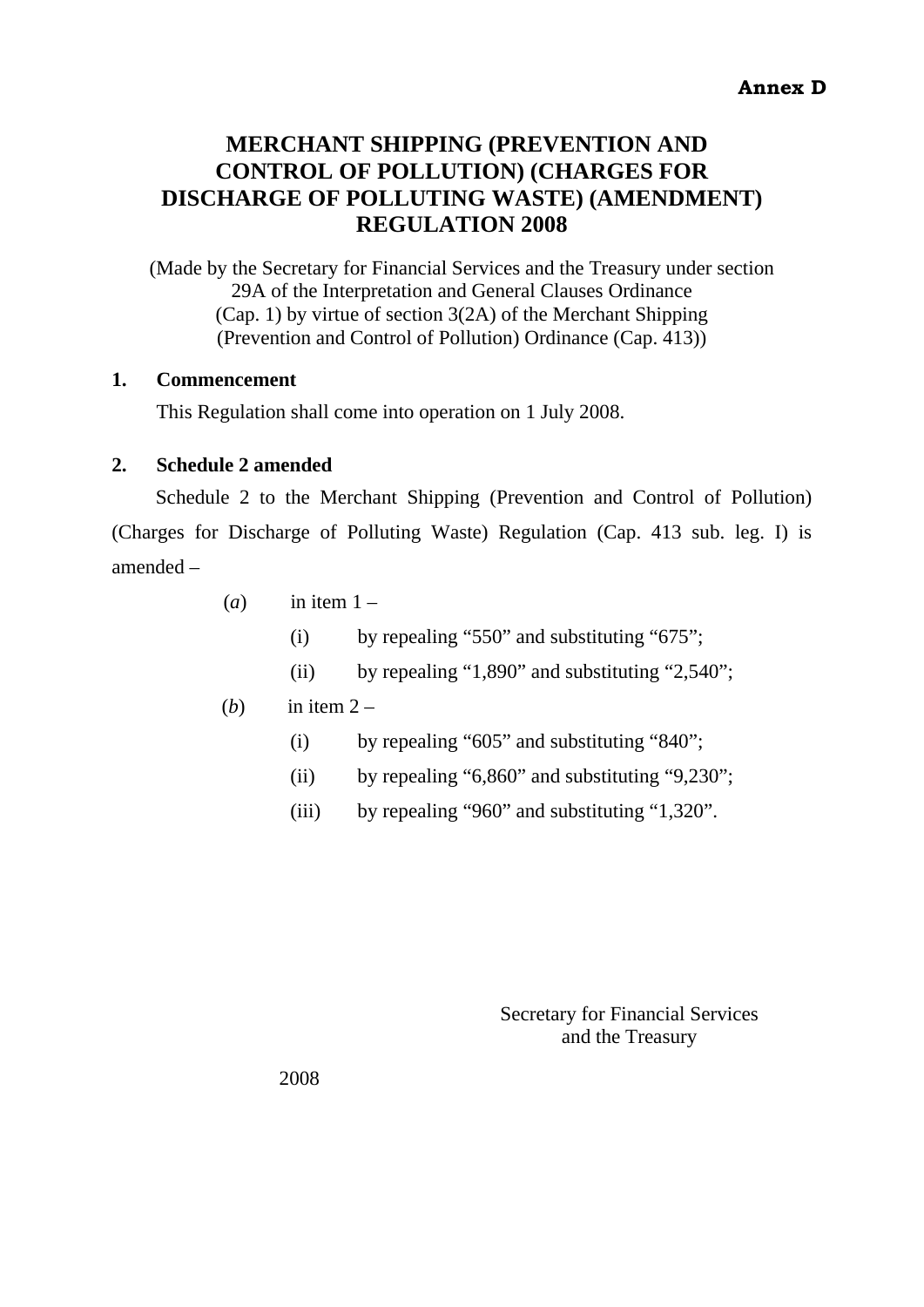#### **Explanatory Note**

This Regulation increases the following charges payable to the Director of Marine for the use of reception facilities provided by the Chemical Waste Treatment Centre for the purpose of discharging polluting waste from a sea-going ship –

- (*a*) collection charge
	- (i) for all types of polluting waste other than sludge (section  $2(a)(i)$ ); and
	- (ii) for sludge (section  $2(a)(ii)$ ); and
- (*b*) disposal charge for the following types of polluting waste
	- (i) liquid oil waste or any other mixtures which contain oil (section  $2(b)(i)$ );
	- (ii) sludge (section  $2(b)(ii)$ ); and
	- (iii) noxious liquid substance or any other mixtures which contain residue of any noxious liquid substance (section  $2(b)(iii)$ ).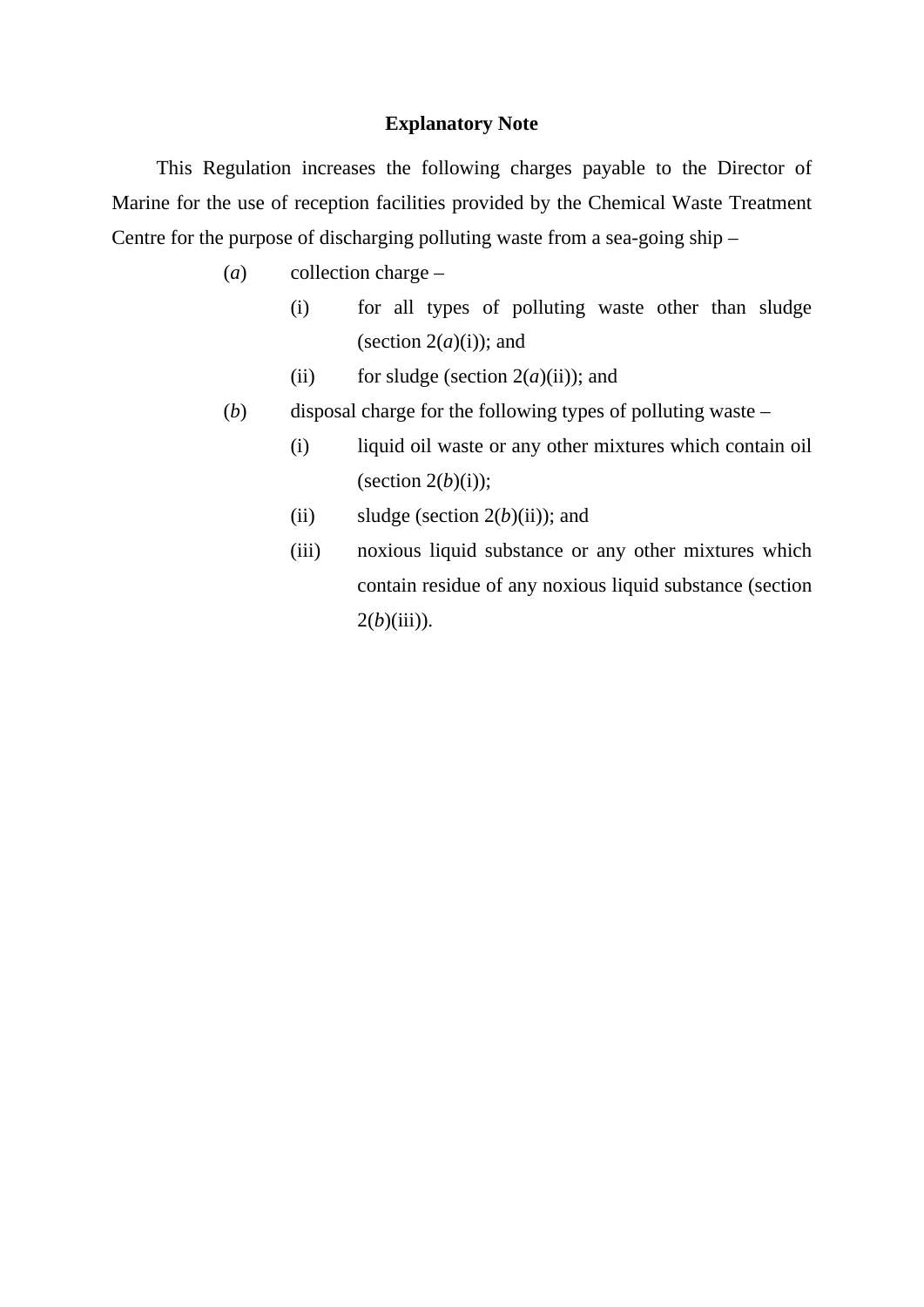## **1. Comparison of the Existing and Proposed Fees under the Noise Control Ordinance**

|    | <b>Description of Fee Item</b>                                                                           |  |     |   |       | Unit<br>Cost<br>(HK\$) | Fee<br>(HK\$) | <b>Existing Proposed</b><br>Fee<br>(HK\$) |  |
|----|----------------------------------------------------------------------------------------------------------|--|-----|---|-------|------------------------|---------------|-------------------------------------------|--|
|    | Noise Control (General) Regulations (Cap. 400 sub. leg. A)                                               |  |     |   |       |                        |               |                                           |  |
| 1. | Application fee for a construction<br>noise permit for construction work<br>other than percussive piling |  |     |   |       | 2,925                  | 830           | 1,000                                     |  |
| 2. | Application fee for a construction $2,247$<br>noise permit for percussive piling                         |  |     |   |       |                        | 760           | 910                                       |  |
|    | Noise Control (Air Compressors) Regulations (Cap. 400 sub.                                               |  |     |   |       |                        |               |                                           |  |
|    | leg. C)                                                                                                  |  |     |   |       |                        |               |                                           |  |
| 3. | Application fee for a noise<br>emission label for air compressor                                         |  |     |   |       | 573                    | 445           | 490                                       |  |
|    | <b>Noise Control (Hand Held Percussive Breakers) Regulations</b>                                         |  |     |   |       |                        |               |                                           |  |
|    | <u>(Cap 400 sub. leg. D)</u>                                                                             |  |     |   |       |                        |               |                                           |  |
| 4. | Application fee                                                                                          |  | for | a | noise | 573                    | 445           | 490                                       |  |

emission label for hand held percussive breaker 573 445 490